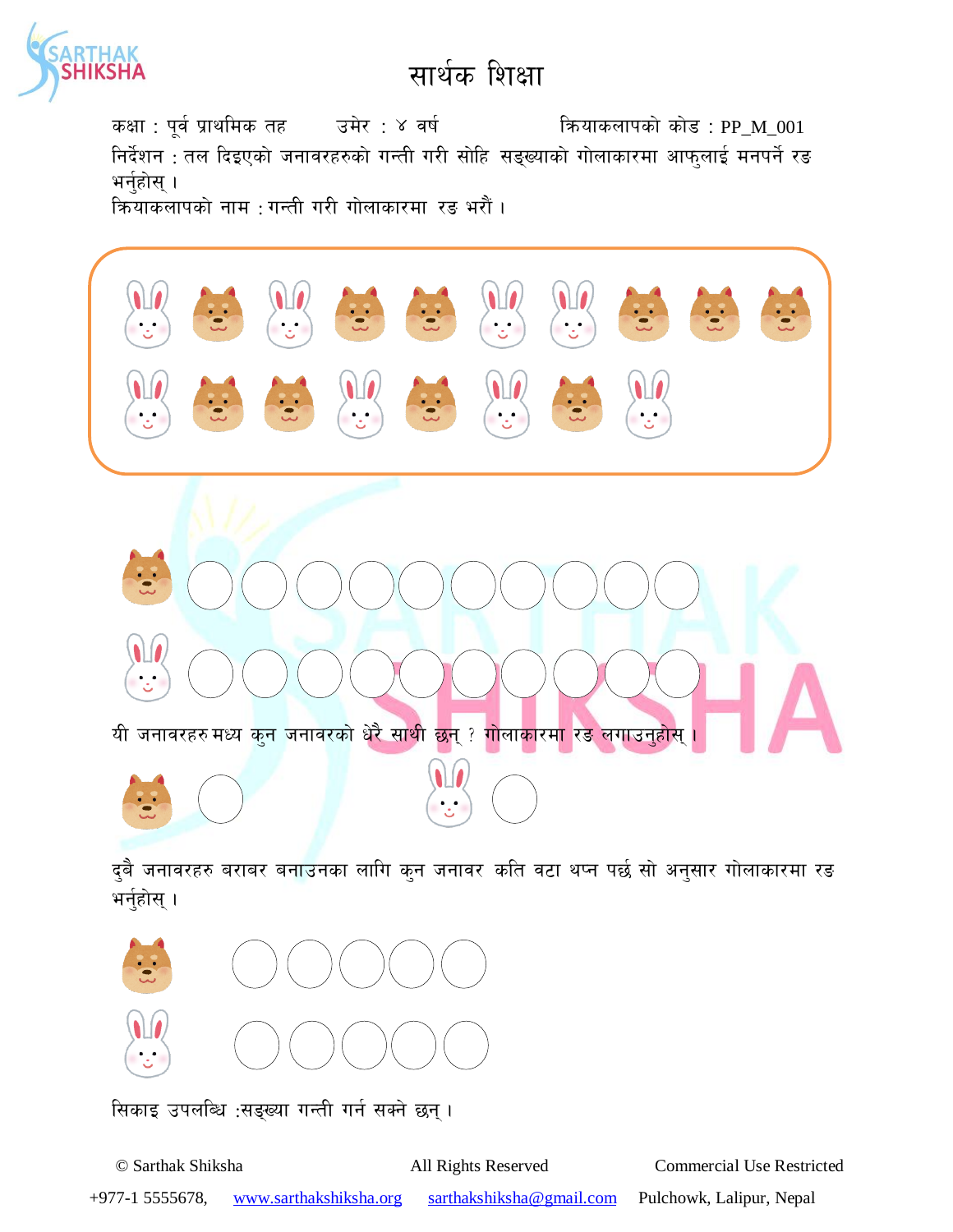

## सार्थक शिक्षा

कक्षा : पूर्व प्राथमिक तह उमेर : ४ वर्ष कियाकलापको कोड : PP M 002 निर्देशन : तल दिइएको फूलहरुको गन्ती गरी सोहि सङ्ख्याको गोलाकारमा आफुलाई मनपर्ने रङ भर्नुहोस् ।

क्रियाकलापको नाम : गन्ती गरी गोलाकारमा रङ भरौं।



दुबै फूल बराबर बनाउनक<mark>ा लागि कुन फूल कति वटा थप्न पर्छ सो अनुसार गोलाकारमा रङ भर्नुहोस् ।</mark>



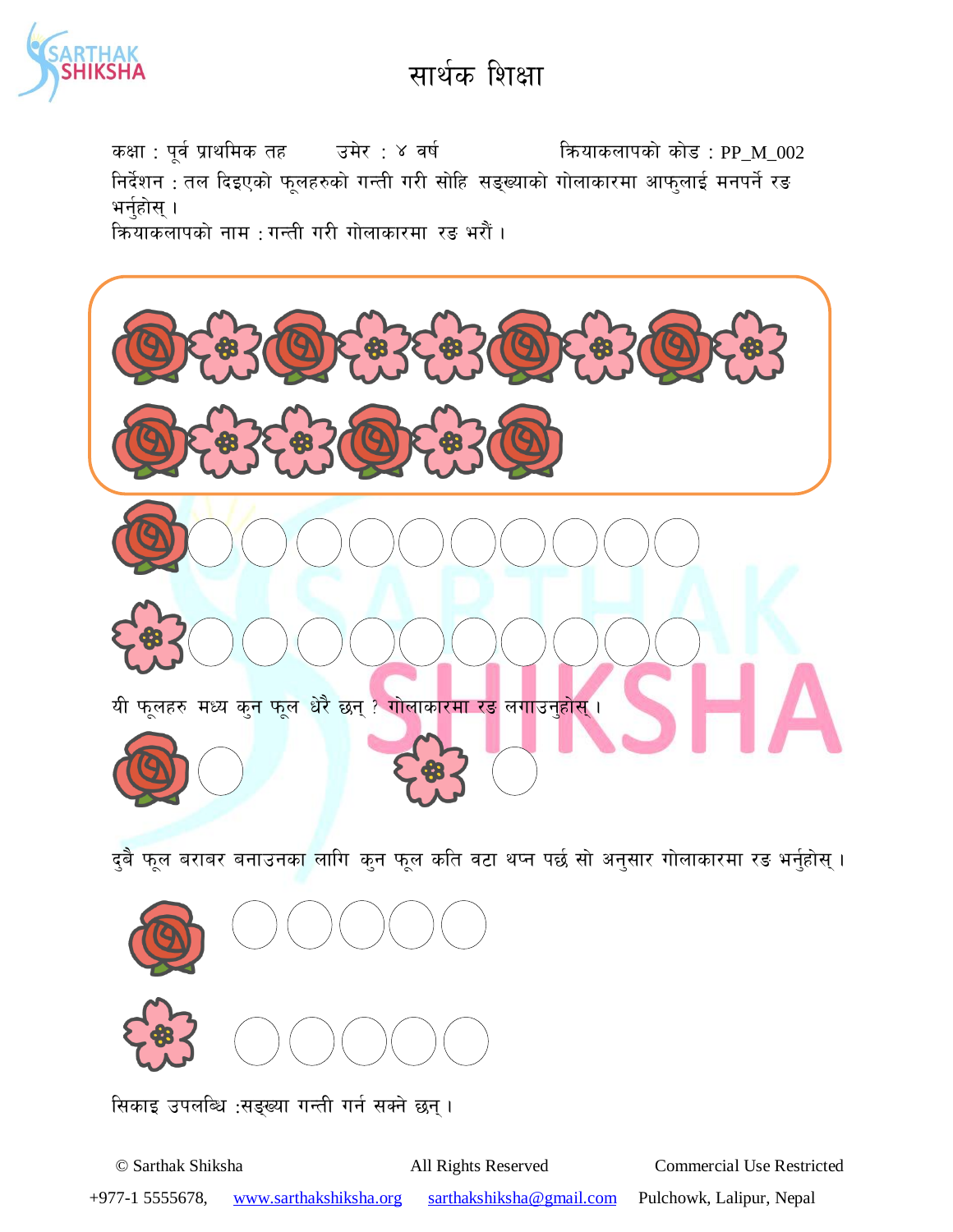

## सार्थक शिक्षा

कक्षा : पूर्व प्राथमिक तह उमेर : ४ वर्ष कियाकलापको कोड : PP M 003 निर्देशन : तल दिइएको जनावरहरुको गन्ती गरी सोहि सङ्ख्याको गोलाकारमा आफुलाई मनपर्ने रङ भर्नुहोस् । कियाकलापको नाम : गन्ती गरी गोलाकारमा रङ भरौं।



दुबै जनावरहरु बराबर बनाउनका लागि कुन जनावर कति वटा थप्न पर्छ सो अनुसार गोलाकारमा रङ भर्नुहोस् ।